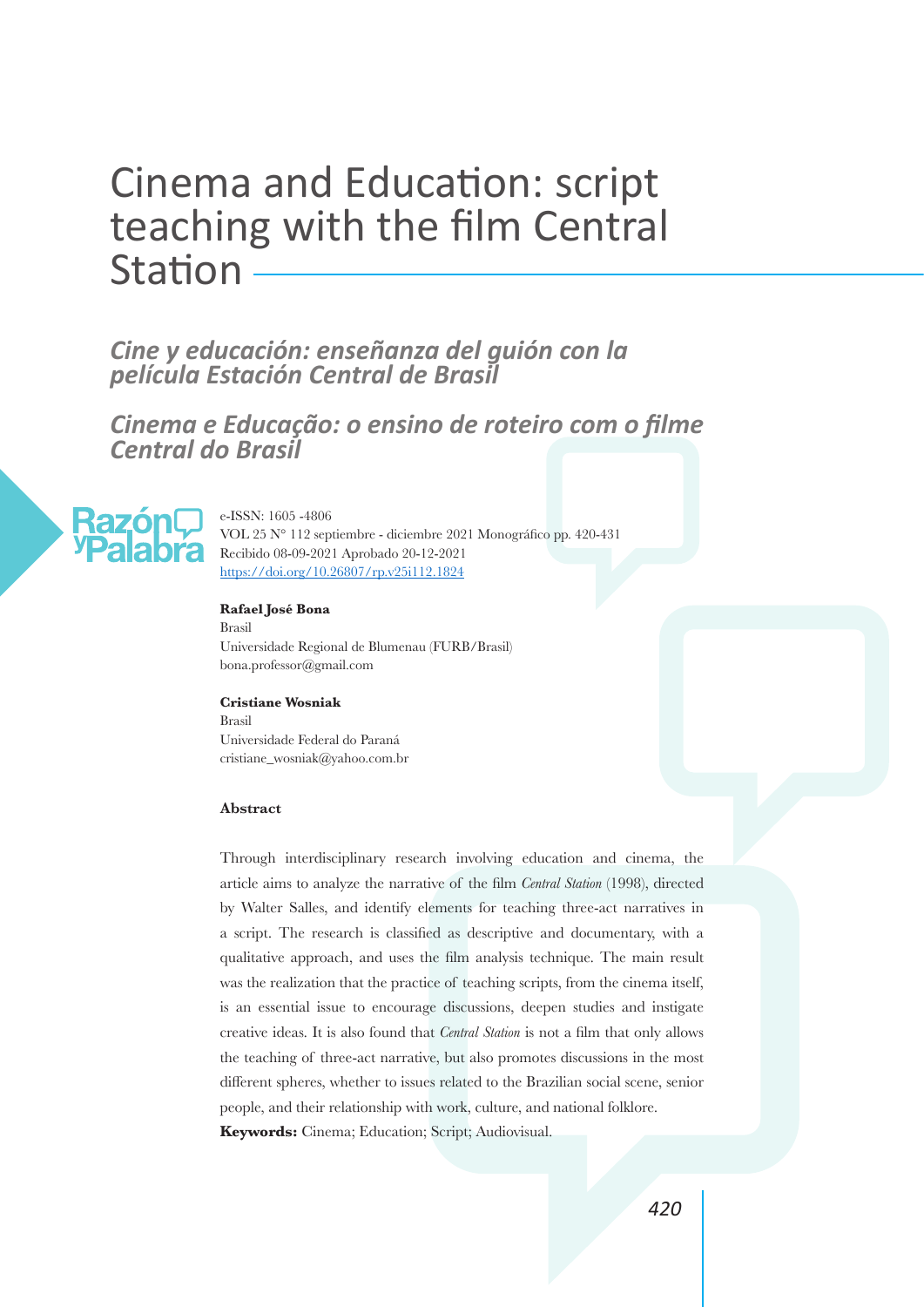#### **Resumen**

A través de una investigación interdisciplinaria que involucra la educación y el cine, el artículo tiene como objetivo analizar la narrativa de la película *Estación Central de Brasil* (1998), dirigida por Walter Salles, e identificar elementos para la enseñanza de narrativas en tres actos en un guion. La investigación se clasifica en descriptiva y documental, con un enfoque cualitativo y utiliza la técnica de análisis cinematográfico. El principal resultado fue la constatación de que la práctica de la enseñanza de guiones, a partir del propio cine, es un tema fundamental para fomentar discusiones, profundizar estudios e instigar ideas creativas. También se comprueba que *Estación Central de Brasil* no es una película que solo permite la enseñanza de la narrativa en tres actos, sino que promueve discusiones en los más diversos ámbitos; ya sea sobre temas relacionados con el escenario social brasileño, las personas mayores y su relación con el trabajo, la cultura y el folclore nacional.

**Palabras clave**: Cine; Educación; Guion; Audiovisual.

#### **Resumo**

Por meio de uma pesquisa interdisciplinar que envolve a educação e o cinema, o artigo tem como objetivo analisar a narrativa do filme *Central do Brasil* (1998), dirigido por Walter Salles, e identificar elementos para o ensino de narrativas de três atos em roteiro. A pesquisa se classifica como descritiva e documental, de abordagem qualitativa e utiliza a técnica de análise fílmica. O principal resultado foi a constatação de que a prática de ensinar roteiros, a partir do próprio cinema, é uma questão essencial para incentivar discussões, aprofundar estudos e a instigar ideias criativas. Constata-se também que *Central Brasil* não é um filme que permite somente o ensino de narrativa de três atos, mas promove discussões nas mais diferentes esferas; sejam a assuntos relacionados ao cenário social brasileiro, a pessoas da terceira idade e sua relação com o trabalho, a cultura e o folclore nacional.

**Palavras-chave:** Cinema; Educação; Roteiro; Audiovisual.

#### **Introduction**

In the emergence of the cinema, at the end of the 19th century, its pioneers, the French brother's Auguste and Louis Lumière, had no educational intentions with the machine for making and projecting moving images. It was over the years that cinema became a form of media artistic language, converging the fields of art and communication. It is in this sense that Jameson (1997, p. 93) points to cinema as "the first clearly mediatic art form" and the only one "in history to be invented in the contemporary period".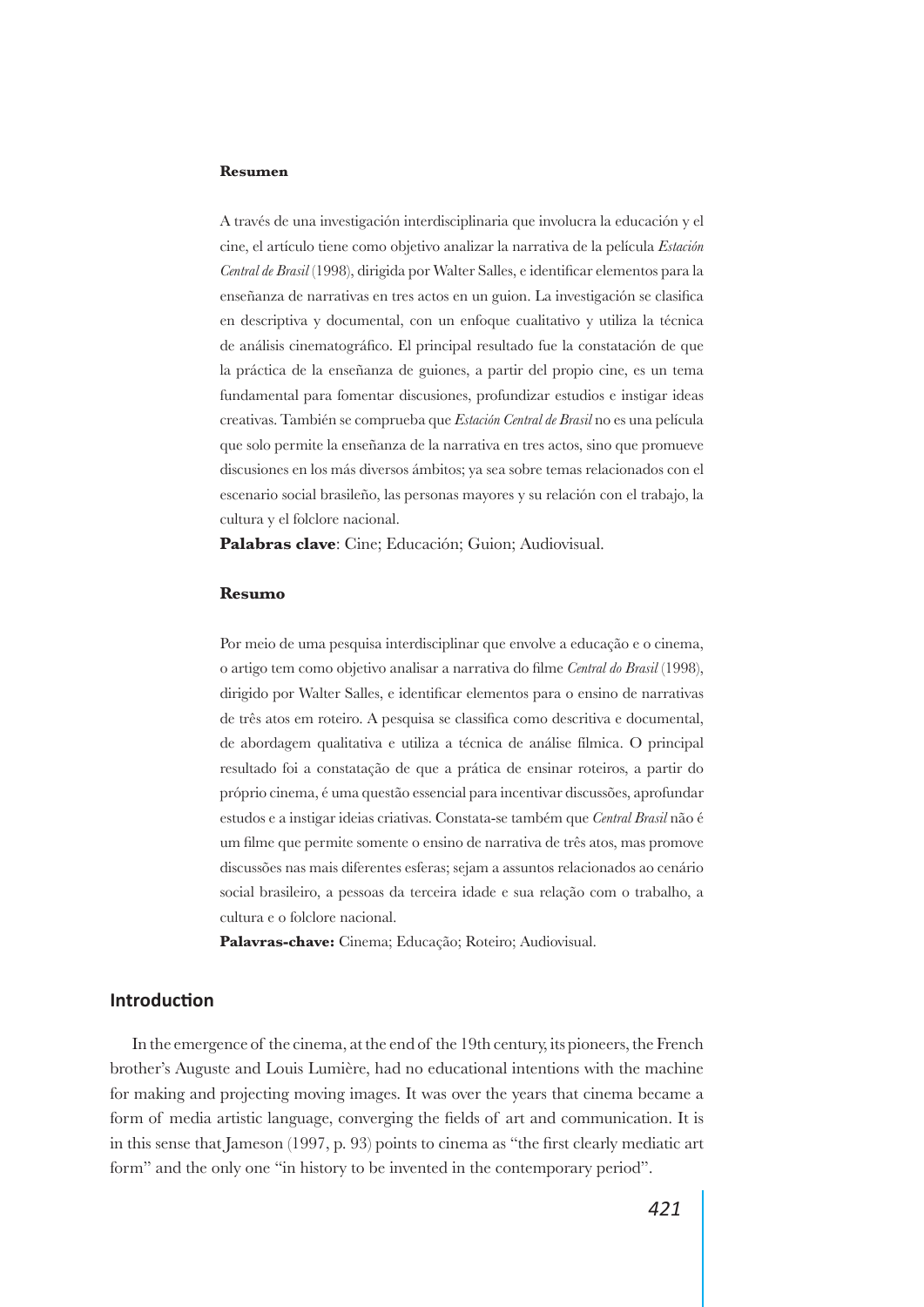In a short time, this form of media art began to be used as a subsidy in education in the most different spheres of education. One of the pioneers in Brazil to implement the proposal of cinema as a resource for education was Edgard Roquette-Pinto, with the creation of the National Institute of Educational Cinema, INCE, under his direction, in the 1930s. This Institute lasted into the 1960s.

With the arrival of the VCR in the 1970s and with the increase in regular and pay TV channels in the following years, the possibility of recording films at home – to display as often as needed – began to become more accessible in subsequent decades.

The first step of the filmic image, that is, the language of cinema, is in the sequence, in the construction of images with complete meaning. Therefore, the concept of reading a film is the concept of assembling sequences since cinema is made by moving images. It is the assembling that creates the film's reality and constitutes the specific configuration that the film presents of the narrated facts. The film creates the illusion of continuous narration from the elements of its script, in short, it is made up of discontinuous cuts and jumps that are integral parts of its language (Santaella, 2006).

As stated by Martin (2013, p. 16) "cinema has become a means of communication, information, and advertising, which does not contradict, absolutely, its quality of art". And as an artistic form, it is considered that its language can be defined as a particular set of signs that form a logical and organized system whose form is also intended for communication.

Currently, cinema continues to be used as an educational resource and the proliferation of audiovisual images on the internet has further promoted access to works with high image and sound quality. It is easily possible to perform downloads of scenes or even full-length films. This enables the easy use of cinema as a didactic tool by teachers, confirming the pressing need for an education designed for the 21st century, that is, for/ from the digital era, in which the involvement of students in the learning processes is constantly foreseen.

Due to the pandemic (Covid-19) many teachers faced the challenge of adapting their classes to the online model and the cinema also became an efficient resource to exemplify contexts, illustrate situations and facilitate the understanding of some contents, favoring the demonstration, application, and execution. In the words of Pérez Gómez (2015, p. 111) "any application of knowledge is a new opportunity to learn, and every new learning opens up a new opportunity for application". The author also highlights that "learning is getting involved in practical activities to learn new forms of involvement and unlearn certain habits".

Through empirical observation, it is clear that the teaching of script content in courses such as Cinema and Audiovisual Production in Brazil has been based, from a survey of bibliographic references, on classic technical works to teach script such as those by the authors Syd Field, Robert McKee, Doc Comparato, among others. All these authors use cinematographic film narratives as examples to teach the practice of writing and the script's conception for cinema. Some curricular components of some courses in the Media area use these authors to teach audiovisual writing.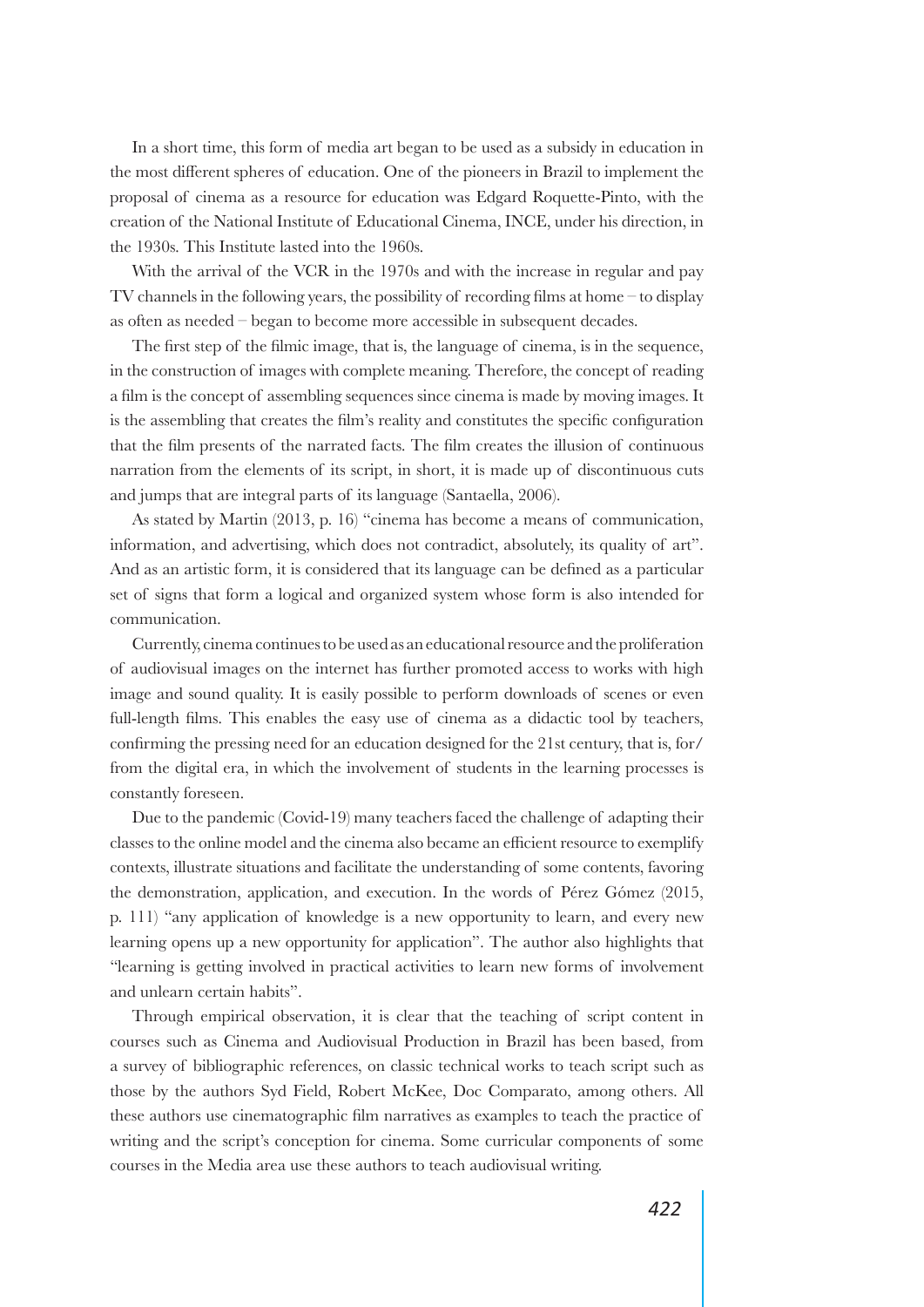By bringing as examples other works that are part of the recent history of Brazilian cinema such as *Four days in September* (1997, Bruno Barreto), *A dog's will* (2000, Guel Arraes), *City of God* (2002, Fernando Meirelles), or *Central Station* (1998), for the object of study, it is possible to perceive contents that can help in teaching about scriptwriting and see how the use of cinema in education can be extremely fruitful for teaching the practice of teaching how to make cinema. Based on the above, the purpose of this article is to analyze the narrative of the film *Central Station* and identify elements for teaching three-act narratives in a script.

#### **Didactic works on a script**

Much of what is taught about script in the country has been based on important American authors, from didactic works, such as those by Syd Field (*in memorian*) and Robert Mckee, both recognized in international film schools. As well as Doc Comparato, Brazilian, who is known in the field for having already written for television and cinema and for being one of the pioneers to publish a book on writing for audiovisual in the country.

The work *Screenplay: the foundations of screenwriting* (2001 [1979]), written by Field in the late 1970s, covers all the stages of writing a script, from the idea to the final treatment for production. It mainly addressed the concept of the paradigm of dramatic structure which refers to a narrative construction scheme, in which all of them are divided into three acts (presentation, confrontation, and resolution). The characters must also have defined needs for actions in each of these acts. For Field (2001 [1979]), every character is considered the foundation of a script, so it is important for the scriptwriter to know him well. The author cites different Hollywood motion pictures as examples, which are part of his audiovisual repertoire.

Another well-known work by Field is *Four Screenplays: Studies in the American Screenplay* (1997 [1994]). The work explores many examples of film scripts, in an exemplary way, and how they are conducted from this theory. For Field (1997 [1994]), every script has its own form and that is always original. It combines elements such as images, dialogues, and descriptions to tell a story to be transformed into an audiovisual production. It serves as a guide in which it shows all the steps and forms the script will take.

At work *Story: substance, structure, style and the principles of screenwriting*, by McKee (2006 [1997]), more than 100 films are used as examples in which important elements that define a quality story are identified. The author points out that, especially in the United States, most scriptwriters were taught not to study the fundamental principles of a story. McKee comments on the unusual structures such as the structures of two, seven, and eight acts, as well as explaining classic scenes of the film and their fundamentals.

In *Da criação ao roteiro: teoria e prática*, Comparato (2018), presents different views about the scriptwriter's performance. By using Brazilian and foreign examples, the work teaches new definitions that are applied to scripts produced in the streaming era, to fictional series, to the writing of different audiovisual genres, among many others.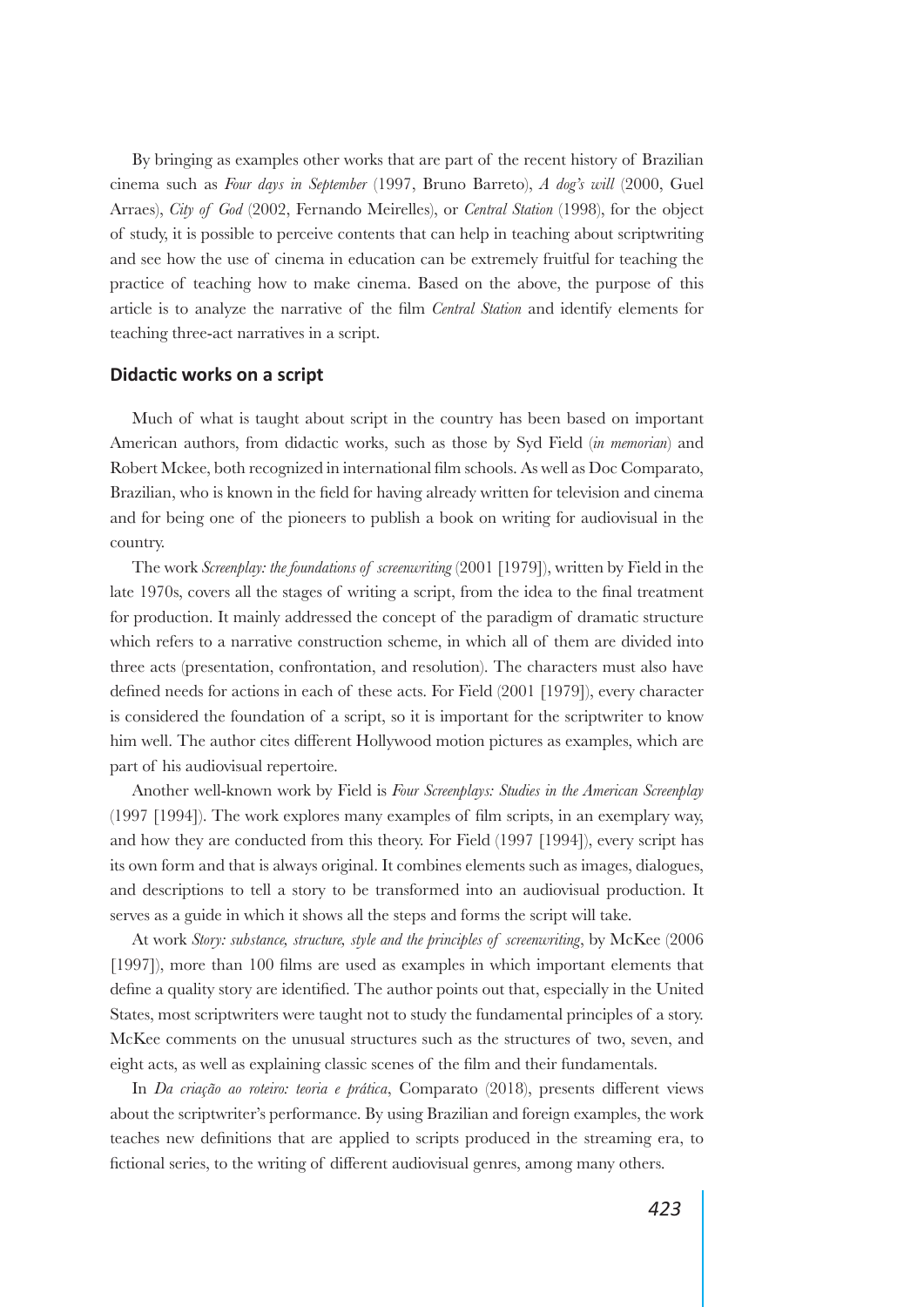### **Cinema and education: reflections and possibilities**

The use of media in the classroom has been adopted by many schools for being a resource that facilitates the teaching activity. This makes the exercise a significant factor in media recognition at school. This practice needs to advance to create qualified, contextualized, and systematized reflections on the social scene. In the mediatized era it is necessary that education is considered in a communicative and knowledge production perspective and that it knows how to deal with the different communication processes existing in the global society (Melo & Tosta, 2008).

According to Pérez Gómez "we live in the global village and the information era, a time of rapid change, with an unprecedented increase in interdependence and complexity that is causing a radical change in the way we communicate, act, think and express" (Pérez Gómez, 2015, p. 14).

Both students and teachers are touched by multiple platforms, as well as the school itself, in most cases, has resources that facilitate the interaction of the media with the education in the teaching and learning process (Melo & Tosta, 2008).

Education in the digital era has increasingly recognized the power of access, instruction, and training arising from the use of digital platforms. Students become spectators or users of the content on these platforms – cinema, in the case of this research – and as Pérez Gómez points out, for this they need to be constantly engaged in learning and developing a specific vocabulary. Students need to learn the language of screens and mediations and for these teachers need to prepare the students to read and write through the multimediatics platforms and so consume 'the film, the script, the narrative event, the message, the emotion', thus comprising "the intricate, connected nature of contemporary life" (Pérez Gómez, 2015, p. 21).

The spectator/user of a film lives emotionally as if it were a real event. It is as if the spectator becomes a witness of that event and participates in it. Therefore, it is not simple to transpose past and future to screens, as well as the unreal times. The first films were about present life, which documented everyday life, until reaching the cinema we know today.

The emotions that the cinema conveys to the spectator are the same as were the bases of sensations of the Roman circus enthusiasts and which currently approximates the same emotions felt by the car racing spectators.

Lotman (1978, p. 36) states that cinema gives a double emotion: "to forget and at the same time be aware that what is seen is a fiction"*.* In other words, films can arouse emotion by the plot and at the same time, you can appreciate the actor's performance. "Art is not limited to reproducing the world with the inert automatism of a mirror: by transforming the images of the world into signs, art fills it with meanings" (Lotman, 1978, p. 30).

Cinematographic films are excellent symbolic systems that can generate several meanings, and, in the school context, they play a very important role due to their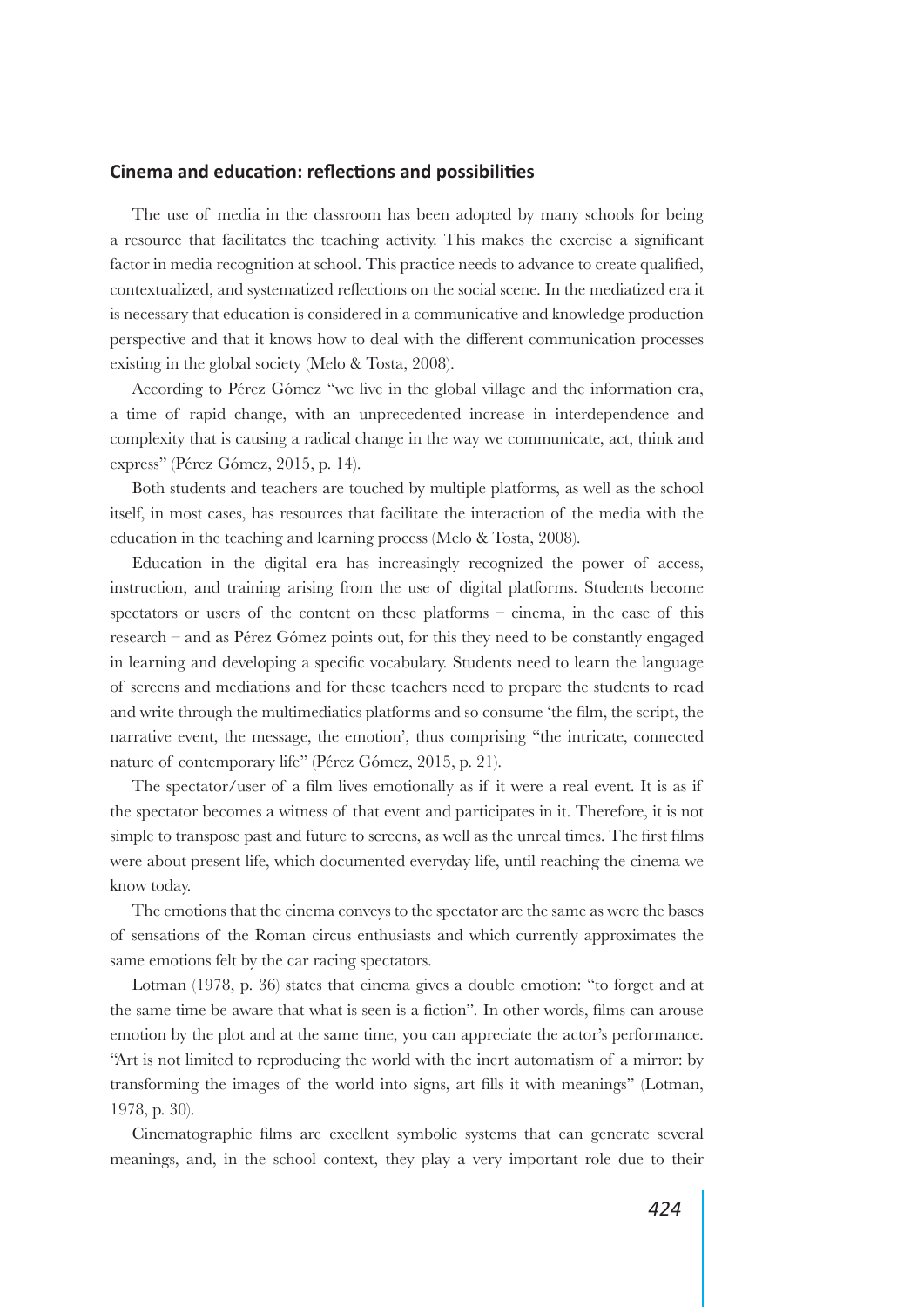amplitude when discussing different representations of culture and society, according to authors Viana, Rosa & Orey (2014).

When conducting a bibliographic survey of scientific production about cinema and education, Almeida (2017) points out a positive issue for the various biases addressed in the research due to the plurality of studies and the different interpretations that cinema can mean in the classroom. Some of the research, according to the author, validate Hollywood films, even with marketing importance, by contemplating different perspectives and reading possibilities.

Everything that is noticed during the projection of a film, and that touches us and acts on us, has a meaning. For Lotman, learning to assimilate these meanings is as indispensable as for anyone who wants to understand classical dance. Any information conveyed by a film is not exclusively cinematographic. That is, the film portrays the world, and it will only be understood if the spectator identifies these traits of the world in the film and these traits are signified by this or that thing – translated as "world". "The cinematographic meaning results from a particular chain of semiotic elements, a chain that is characteristic of cinema" (Lotman, 1978, p. 77).

For a cinema activity in the classroom to be successful, it is important for the teacher to watch the film and study it before displaying it. Whether to expose the full film or just excerpts from it. It is necessary to research important data about the audiovisual work, in addition to preparing a discussion script with the students to highlight what should be studied with that activity in question (Duarte, 2002). Every audiovisual work as an educational resource according to Silva, Silva & Almeida (2017, p. 261), "needs to be used with due prudence, with objective and intellectual responsibility, its use should not be occasional, but with planning and articulation with the disciplinary contents".

In this sense, to help teachers select a film to be used in the classroom, Napolitano (2004) makes some notes that help the choice and that are related to the didacticpedagogical objectives of the activity and the film. It is important to know if the work fits the students' age group and if the screening will only be of some scenes, the most punctual, or of the entire film. The author also comments that: "working with cinema in the classroom is helping the school to rediscover the culture that is both every day and elevated, because cinema is the field in which esthetic, leisure, ideology and broader social values are synthesized in the same piece of art" (Napolitano, 2004, p. 11).

Although there is still a certain resistance on the part of social actors to see cinema as a didactic resource since audiovisual productions are like entertainment spectacles, many teachers use cinema only as a pedagogical illustration. In fact, cinema in the classroom is sometimes not explored in the way it should be. As Duarte (2002, p. 17) reports, "watching films is a social practice so important from the point of view of the cultural and educational background of the people, as reading literary, philosophical, sociological works and so on". For Napolitano (2004, p. 11), "from the most commercial and uncommitted to the most sophisticated and 'difficult', films always have some possibility for schoolwork".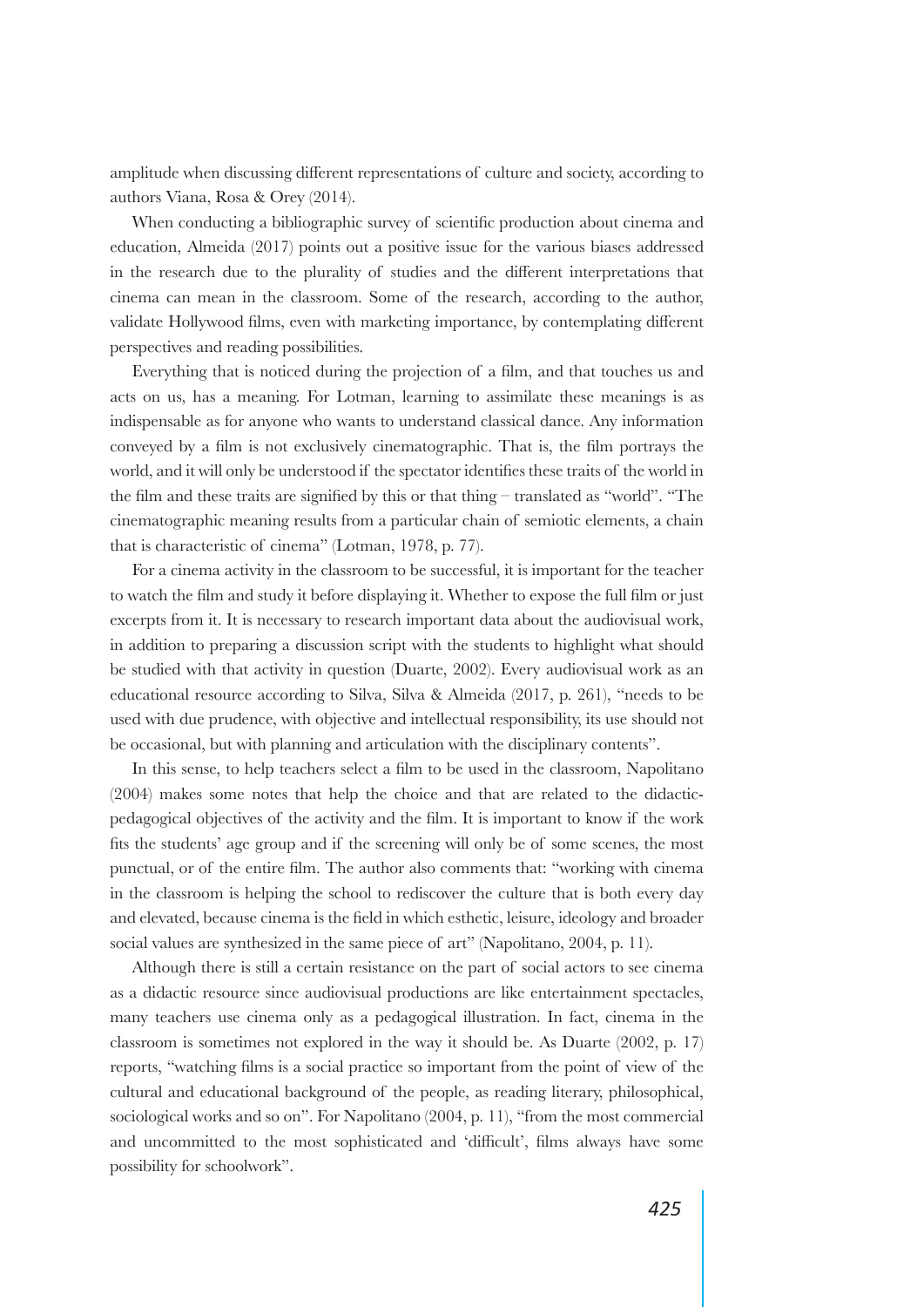According to Garcia & Pereira (2018):

Most of the materials available in Brazil about the educational use of cinema are case reports and experience records – suggestions for activities and exercises and a list of works and possible topics for discussion. As it is a relatively young art, we are clear that the discussion of cinema related to education will become even more common and profound, especially if we do our part as researchers and share our experiences and reflections (Garcia & Pereira, 2018, p. 149).

It is important that the educator knows how to share their experiences with the film and knows how to analyze and select the most relevant scenes of the filmic work to relate to the content taught. From this, it will be possible to take full advantage of the cinematographic resource to illustrate the contents that are being exposed in classes (Bona, 2021).

Every activity that relates to cinema and education is almost always linked to certain curricular knowledge. And it is important to know that, like other languages, cinematographic language can offer many possibilities (Fusari, 2009). In this way, the basic knowledge of the cinematographic language by the teacher becomes important because, according to Napolitano (2004, p. 57), "a good part of the values and messages conveyed by the films we watch is effective not so much by the story itself, but by the way of telling it".

Fischer (2018) seems to corroborate the premises when she attests that:

our experience with the practice of cinema in the classroom tells us that  $-$  depending on how we choose the works, how we propose them to the students, and how we conduct the selection of scenes and articulations with facts from Brazilian and world daily life – it is possible to touch people, affect them, invite them to creation, to thinking. It is possible, from a cinematographic narrative, to *bend* forces that constitute us historically, forces of knowledge and power, in a work of you for you. This is not a mere introspection, psychically interior experimentation and "from me to me": a work is at stake, a collective effort, which begins with the good preparation of the meetings with the film and with the spectators (who are also us themselves, teachers) (Fischer, 2018, p. 31).

In research about franchise films and education, it was noticed that films like *Star Wars*, even though they are considered marketable audiovisual products to generate profit, they also have problematization fields by exposing the spectators to situations that include moral and educational values (Hochsprung & Bona, 2016).

Although franchise films are considered marketable products that depend on great advertising efforts to generate profit, it is important to highlight that in some cases it is possible to observe the cinema beyond a product made for commercialization. In some of these films, the presence of problematization fields, exposing children to situations that include moral values, may help in the development process of their moral education (Hochsprung & Bona, 2016, p. 396).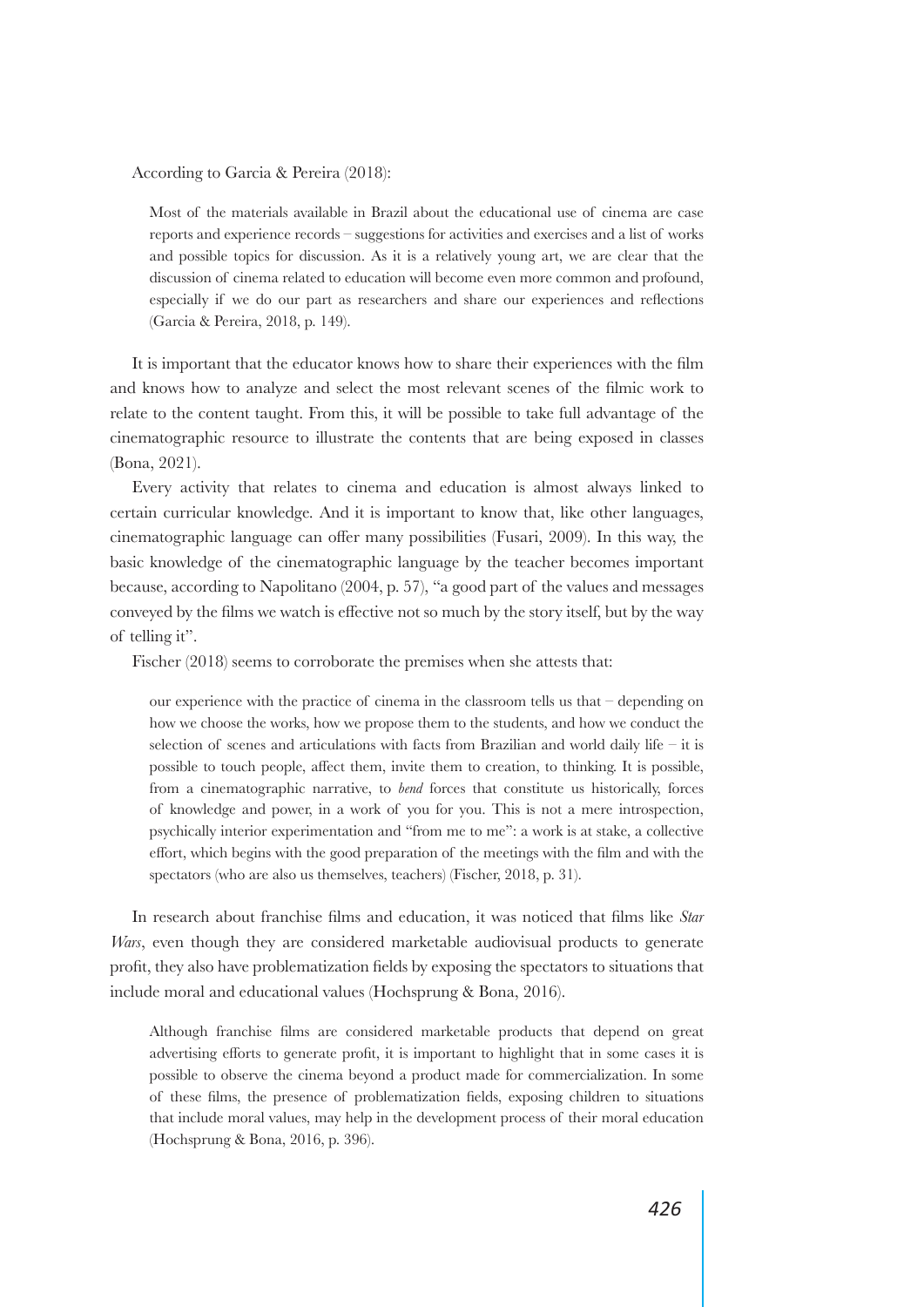To present the film as a powerful field of problematization with an educational focus, Duarte (2002, p. 90) states that: "cinema is a precious instrument, for example, to teach respect for values, beliefs, and worldviews that guide the practices of the different social groups that combine complex societies".

## **Methodological procedures**

The research is classified as descriptive and documentary, with a qualitative approach, and uses the technique of film analysis through the concepts addressed by Penafria (2009). According to the author, analyzing a film is the same as decomposing it. There is no unified methodology to analyze a cinematographic work, but it is important to decompose/describe the work's images and then interpret them according to the proposal's objective. Film analysis is an important activity because it allows to effectively verify and evaluate their specificities in the production of meanings. Penafria complements that:

[...] the analysis of films is a fundamental activity - and we would say urgent - in discourses about cinema. Only through analysis will be possible to effectively verify and evaluate the films in terms of their specificity or similarity about others. But film analysis is not only an activity from which it is possible to see the cinema more and better, through analysis it is also possible to learn how to make cinema. (Penafria, 2009, p. 9).

The criteria used to choose the film, the object of the research, were done in a nonprobabilistic way, by a judgment of researchers and intentionally, because it is a wellknown film in the recent history of Brazilian cinema.

*Central Station*, a film directed by Walter Salles, tells the story of Dora (Fernanda Montenegro), a former teacher who writes letters to illiterate people at the Central do Brasil station, in Rio de Janeiro. At a certain point, she meets Josué (Vinícius de Oliveira), a nine-year-old boy, who loses his mother, Ana (Sôia Lira), in an accident. Dora is reluctant to help the boy but joins him and they leave for the northeast of Brazil in search of Josué's father.

The film received two nominations for the *Academy Awards*, in 1999, in the categories of Best actress in a leading role (Fernanda Montenegro) and best foreign language film (as of 2020, this category came to be called Best international feature film). *Central Station* had an important repercussion in cinemas and the media around the world. The story of the film works with universal feelings such as friendship and companionship, important elements to delight audiences around the world. In addition to the Oscar nominations, *Central Station* won the *Golden Globes Awards* for Best foreign language film in 1999, a pioneering fact (and unique until today) for Brazilian cinema. The film also won the Golden Berlin Bear at the *Berlin International Film Festival*. In 2018, when it completed 20 years of its release, the film was re-released in a restored copy in 4K version.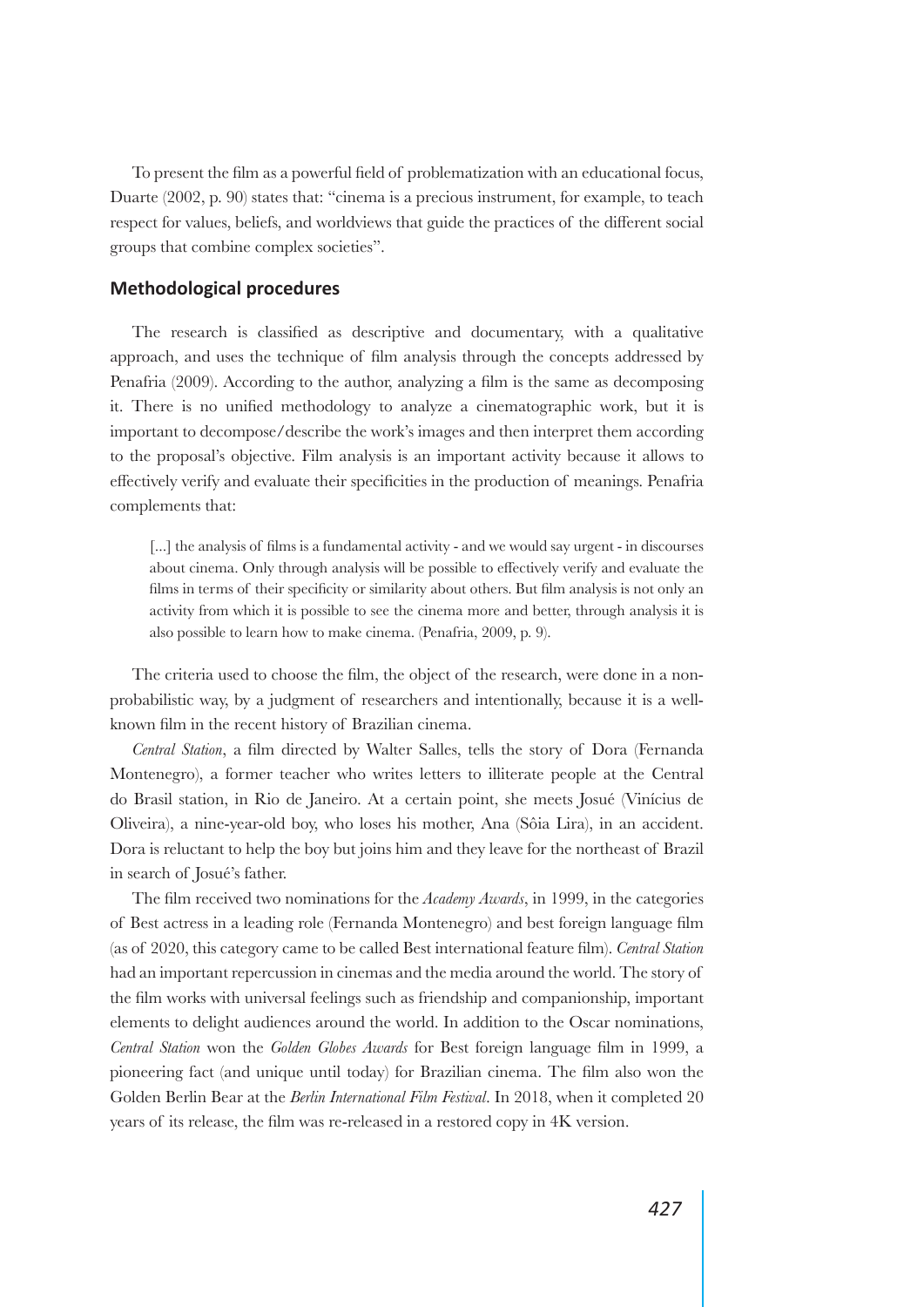### **The teaching of three-act narrative from the script of** *Central Station*

The conception of scripts in three acts is one of the most studied examples in different film and audiovisual schools. For Field (2016, p. 23), "a script is a story told through images, dialogues, and descriptions, always located within a dramatic structure". This structure is related to the classic beginning (act I), middle (act II), and end (act III) in which each of the stages has its determined actions by the plot and its characters. Generally speaking, each page of a script is equivalent to one minute of recording. Therefore, the average of a script in the standard Hollywood has 120 pages.

In another script teaching work, Field (2001 [1979]) exposes the paradigm in which act I refers to the presentation of the story and characters (which is around pages 1 to  $30 - in a 120$ -page script); in act II the confrontation of the characters takes place (between pages 30 and 90); and in act III, the resolution (between pages 90 and 120). All these acts are united by the structure that is what "holds the story in place. It is the relationship between the parts and the whole that determines the game" (Field, 2001, p. 2). They have the main conflict (*plot*) and the plot points that are part of the narrative construction of the acts. The conflict is the backbone of the story, the plot; the plot points are responsible for events or incidents that take the narrative in another direction.

The film *Central Station* is scripted – based on the idea of Walter Salles – by two beginners in film scripts at the time: Marcos Bernstein and João Emanuel Carneiro. At a time of social and political crisis in Brazil, Salles began to be inspired by the character Dora, based on the story of the ex-convict Socorro Nobre who, in prison, helped other inmates to write letters. The script went through about twenty-five versions until it reached the final story.

Dora is a character with well-defined characteristics in the script. It goes through the entire process of maturity of a character within a narrative (Field, 2001). The beginning of the film shows a bitter and grumpy character, who is also smart and embezzler for taking advantage of the naivety of the illiterates. According to Seger (2006), the character is one of the pillars of a script. Most stories are built from its context. To build a good character in a script, extensive research must be done so that the contexts in which it is inserted, and lives make sense and really seem real. It is necessary to deeply research the entire life of a character, for what the audience watches is only a part of the entire construction of the author.

Over time the narrative, Dora gets closer to Josué, which helps her in the maturation of the character. From the middle of the film onwards, it is possible to notice it maturing characteristics that are revealed according to the narrative's proximity to the climax. When reaching the end of the script, we see a transformed Dora, kind, expressing an image of accomplishment and that everyone deserves a second chance.

Cinematographic works used as a pedagogical tool – according to Fusari  $(2009)$  – can generate different senses and meanings for each of the students and it is essential that the teacher capture these possibilities and give them potentially. Considering that films can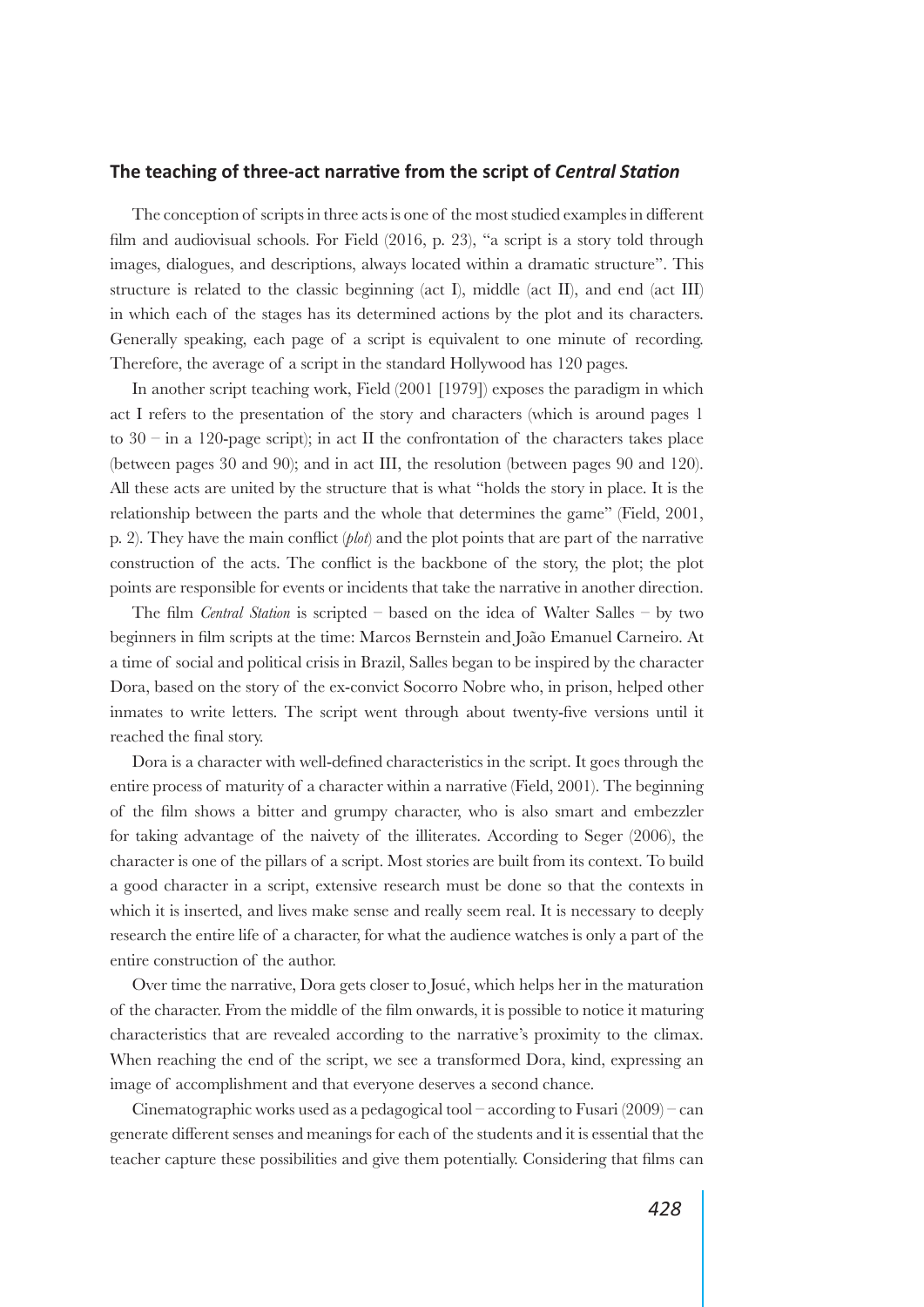present illustrations for the class, they can be an important object to exemplify different contexts of scriptwriting.

It is important that the teacher has watched the film *Central Station* before the screening, in order to explain the narrative to the students and project only a few scenes. The film's plot must be previously contextualized for them.

As an aid for teaching scripting from the narrative of the three acts and without needing to show the entire film, three moments can be selected that clearly illustrate this in *Central Station*. The first is the plot point of the story (around 8:45) when the running over of Josué's mother happens, taking the narrative in another direction. Ana, Josué's mother is with him in front of Dora, at Central do Brasil, and asks Dora to rewrite the letter to her husband Jesus. According to the film script – published by Editora Objetiva – this would be a part of scene number 8 (Carneiro & Bernstein, 1998).

In the course of the scene, Josué, at several moments, with well-directed framing, plays with his top, an object that is made by carpenters, the profession of the father he wants to know. This top can be considered a sign, a pillar element in the narrative as it represents a series of issues that will be addressed in other scenes in the film. When the letter has finished writing, Josué and his mother leave for the exit and, as a distraction, while the boy plays with the top, she is run over by a bus. It is with this running over/ death that the beginning of the main drama of the film's story takes place.

Through this scene, it is possible to teach in a very didactic way the importance of the scene elements – in this case, the top – to meet the beginning of the action, which is important for a filmic plot and that a scriptwriter must plan in the narrative building. Baptista (2008) addresses an interesting discussion related to scenographic objects, and that these should not be seen only as a secondary role but perceived as elements that build important actions and relate to the actors, with the art direction, with the filmic plot in general. In short, by directing this look at two important facts of this turning point, which are: the death and the top, we will notice some pillar elements that move the *plot* of the film.

The second moment is the pilgrimage scene (around 1:08:00) where Dora is already reaching her tolerance limit with Josué, in addition to presenting the entire personality transition of the main character, which was the bitter one who wrote letters in Central do Brasil and now demonstrates a more honest and helpful personality.

This scene can be considered number 89, according to the script (Carneiro & Bernstein, 1998), and as the closing scene of the second act, in which the film moves to the last phase. Dora, desperate after falling out with Josué, who runs off, starts screaming for his name. The scene takes place at night, with several faithful holding candles in the procession. The voices of the praying people become louder than Dora's screams. Distressed, she enters the miracle stand, where she faints and Josué reappears. From then on, the two became good friends. With this moment, it is possible to teach how the conduction of the end of the second act is remarkable through gestures, growth, and maturity of the characters, as well as the parts of the audio and sound design, which are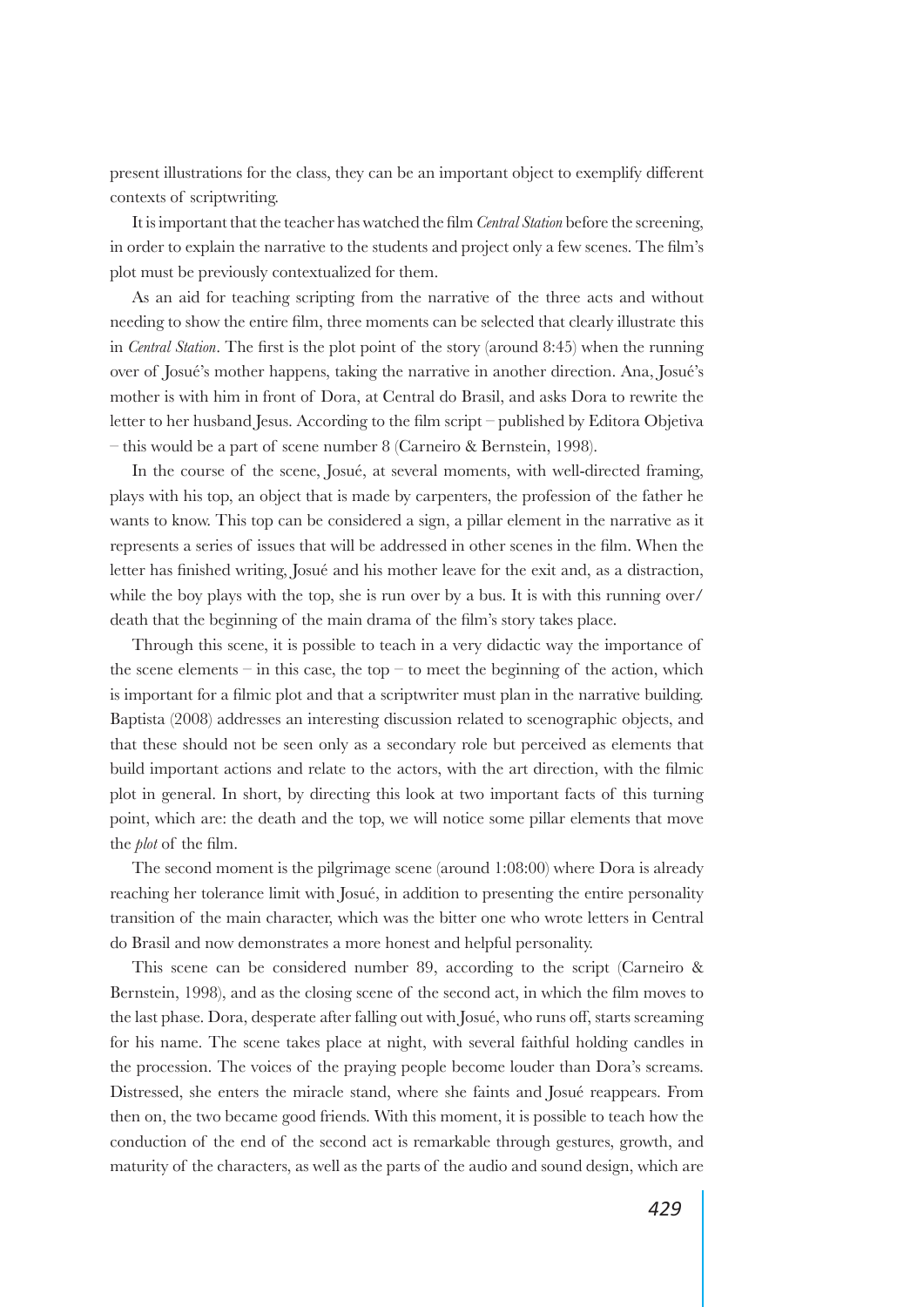also important. It is worth remembering a quote from Field (2001 [1979]) mentioning that at this point in the film the scriptwriter needs to understand that his characters should be like very close friends.

Once again, considering the relationship between objects, how much can be discussed about lighted candles, going to a sacred place, and how much this symbolically represents in the context for a scriptwriter to write the scene. Even though the audiovisual is in an era of advanced technologies in which there is an extensive post-production work in which the scenarios and objects undergo transformations, according to Baptista (2008), it is possible to consider that when teaching script, students can understand the importance of objects and scenarios in the contextualization of written narrative.

The last moment is when Dora says goodbye and goes back to Rio de Janeiro (around 1:35:00) which refers to the climax and leads to the resolution of the third act. Scene number 111 begins (Carneiro & Bernstein, 1998). Dora begins to get ready to leave without telling the others. The most important moment, and one that serves to teach a good resolution of a story, is when Dora places the letter from Josué's father, who he so much wanted to know – and did not know – next to the letter from the deceased mother addressed to the boy's father. This letter is placed below their portrait on the wall.

Dora leaves the house, boards the bus, while Josué in distress runs after her. Dora begins writing a letter to Josué and gives him hope. Field (2001 [1979]), comments that who writes the script must generate different conflicts so that the audience maintains interest in the narrative, but this story needs to go in the direction of resolution. In this case, the resolution of *Central Station* continues to be directed in the hope of finding the father. In a poetic way, we can see that in the beginning, it was a bus that took the life of Josué's mother to start the narrative *plot,* and Dora, supposedly, take her place. Now, again, it is a bus that takes Dora away and the story leaves it open to the imagination.

### **Final considerations**

The article aimed to analyze the film *Central Station* from an educational perspective concerning the teaching of scripts. In the film, it was possible to find illustrative scenes that contribute to the explanation of the classic narrative of the three acts (Field, 2001). Even though it is a Brazilian production, its script structure is like Hollywood narratives as it presents, in a coherent way, the narrative in act I, which presents the personality of its characters (Dora and Josué) and their role in the narrative; followed by act II, in which the confrontation of characters takes place; and in act III, in which we can see the resolution of conflicts initiated in act I. Thus, the film is supported as an example in education.

*Central Station* is not a film that only allows the teaching of three-act narrative in audiovisual scripts but promotes discussions in the most different spheres. These are issues related to the country's social scene, about seniors and the relationship with work, culture, and folklore of the Brazilian people. In short, the main result of this research